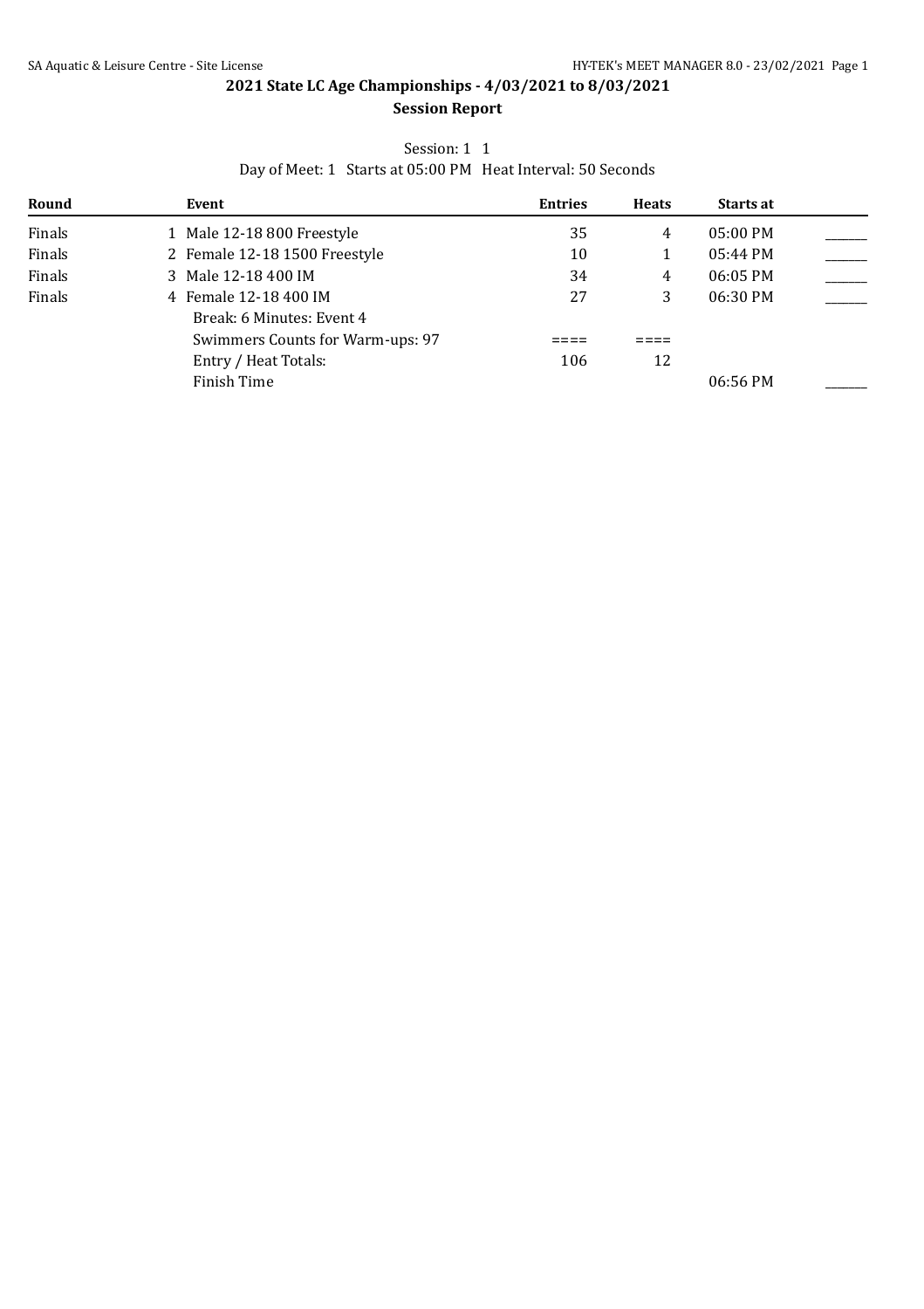# Session: 2 2

Day of Meet: 2 Starts at 09:00 AM Heat Interval: 50 Seconds / Back +30 Seconds

| Round   |   | Event                                        | <b>Entries</b> | <b>Heats</b>   | Starts at |  |
|---------|---|----------------------------------------------|----------------|----------------|-----------|--|
| Prelims |   | 5 Female 12-13 200 Breaststroke              | 18             | $\overline{2}$ | 09:00 AM  |  |
| Prelims | 6 | Female 14-18 200 Breaststroke                | 30             | 3              | 09:09 AM  |  |
| Prelims |   | Male 12-18 200 Breaststroke                  | 40             | 4              | 09:21 AM  |  |
| Prelims | 8 | Female 10-11 50 Backstroke                   | 52             | 6              | 09:36 AM  |  |
| Prelims | 9 | Female 12 Year Olds 50 Backstroke            | 38             | 4              | 09:48 AM  |  |
| Prelims |   | 10 Female 13-14 50 Backstroke                | 44             | 5              | 09:57 AM  |  |
| Prelims |   | 11 Female 15-18 50 Backstroke                | 27             | 3              | 10:06 AM  |  |
| Finals  |   | 112 Mixed 1 & Over 50 Backstroke Multi-Class | 6              | 1              | 10:12 AM  |  |
| Prelims |   | 12 Male 10-11 50 Backstroke                  | 30             | 3              | 10:15 AM  |  |
| Prelims |   | 13 Male 12 Year Olds 50 Backstroke           | 23             | 3              | 10:21 AM  |  |
| Prelims |   | 14 Male 13-14 50 Backstroke                  | 44             | 5              | 10:28 AM  |  |
| Prelims |   | 15 Male 15-18 50 Backstroke                  | 42             | 5              | 10:37 AM  |  |
| Prelims |   | 16 Female 10-14 100 Butterfly                | 50             | 5              | 10:47 AM  |  |
| Prelims |   | 17 Female 15-18 100 Butterfly                | 21             | 3              | 10:58 AM  |  |
| Finals  |   | 118 Mixed 1 & Over 100 Butterfly Multi-Class | 3              | 1              | 11:04 AM  |  |
| Prelims |   | 18 Male 10-14 100 Butterfly                  | 30             | 3              | 11:07 AM  |  |
| Prelims |   | 19 Male 15-18 100 Butterfly                  | 43             | 5              | 11:14 AM  |  |
| Prelims |   | 20 Female 11-12 200 Freestyle                | 36             | 4              | 11:24 AM  |  |
| Prelims |   | 21 Female 13-14 200 Freestyle                | 32             | 4              | 11:38 AM  |  |
| Prelims |   | 22 Female 15-18 200 Freestyle                | 20             | 2              | 11:51 AM  |  |
| Prelims |   | 23 Male 11-12 200 Freestyle                  | 30             | 3              | 11:58 AM  |  |
| Finals  |   | 124 Mixed 1 & Over 200 Freestyle Multi-Class | 5              | 1              | 12:09 PM  |  |
| Prelims |   | 24 Male 13-14 200 Freestyle                  | 44             | 5              | 12:14 PM  |  |
| Prelims |   | 25 Male 15-18 200 Freestyle                  | 45             | 5              | 12:30 PM  |  |
|         |   | Swimmers Counts for Warm-ups: 428            | ====           | ====           |           |  |
|         |   | Entry / Heat Totals:                         | 753            | 85             |           |  |
|         |   | <b>Finish Time</b>                           |                |                | 12:46 PM  |  |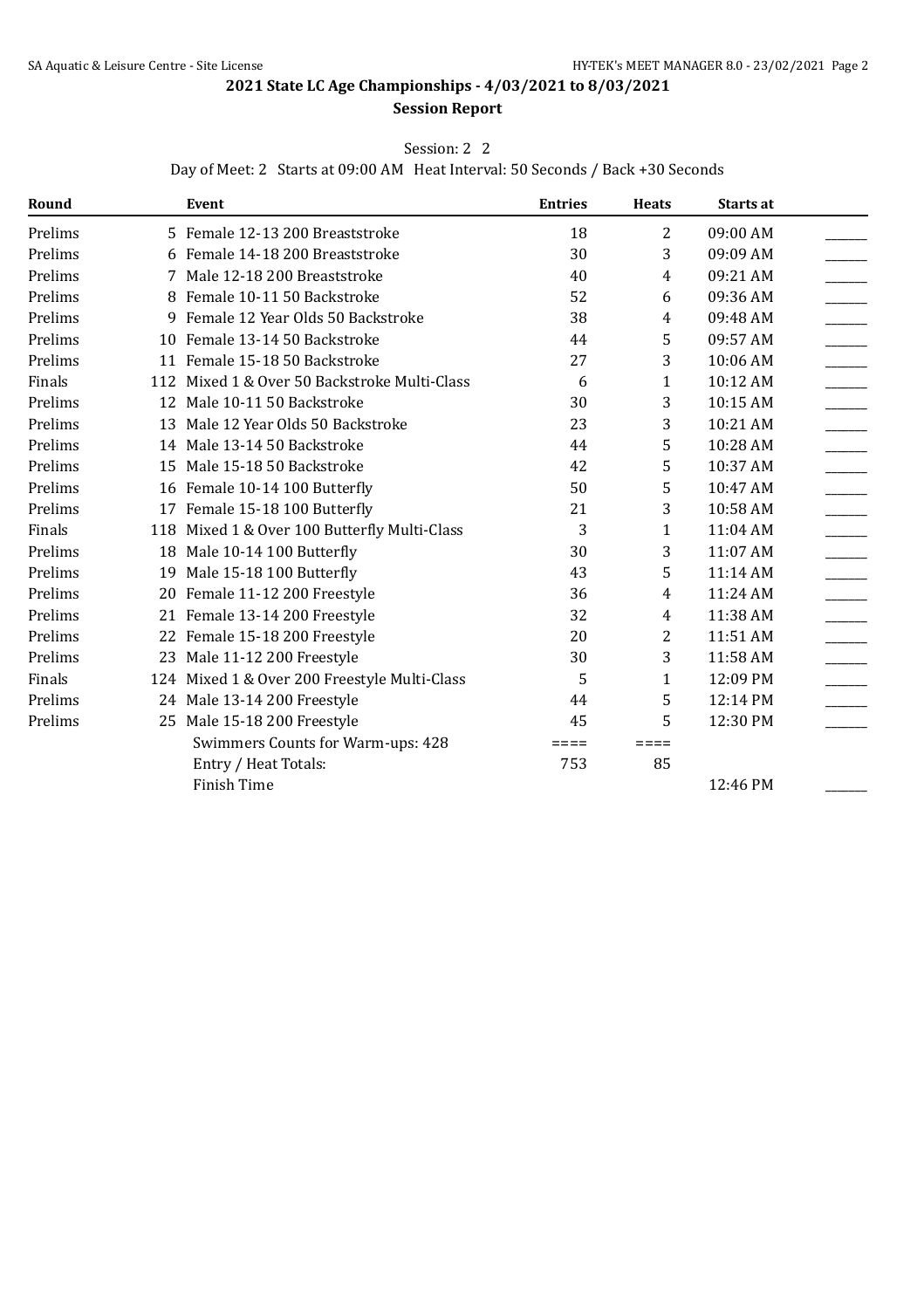#### Session: 3 3

Day of Meet: 2 Starts at 05:00 PM Heat Interval: 70 Seconds / Back +30 Seconds

| Round  | Event                               | <b>Entries</b>  | <b>Heats</b>    | Starts at |  |
|--------|-------------------------------------|-----------------|-----------------|-----------|--|
| Finals | 5 Female 12-13 200 Breaststroke     | 18              | 2 u             | 05:00 PM  |  |
| Finals | 6 Female 14-18 200 Breaststroke     | 30              | 4 <sub>u</sub>  | 05:09 PM  |  |
| Finals | 7 Male 12-18 200 Breaststroke       | 40              | 6 u             | 05:26 PM  |  |
|        | Break: 2 Minutes: Event 7           |                 |                 |           |  |
| Finals | 8 Female 10-11 50 Backstroke        | 10              | 1 u             | 05:52 PM  |  |
| Finals | 9 Female 12 Year Olds 50 Backstroke | 10              | 1 <sub>u</sub>  | 05:54 PM  |  |
|        | Break: 2 Minutes: Event 8           |                 |                 |           |  |
| Finals | 10 Female 13-14 50 Backstroke       | 20              | 2 <sub>u</sub>  | 05:59 PM  |  |
|        | Break: 2 Minutes: Event 9           |                 |                 |           |  |
| Finals | 11 Female 15-18 50 Backstroke       | 27              | 3 <sub>u</sub>  | 06:05 PM  |  |
|        | Break: 2 Minutes: Event 10          |                 |                 |           |  |
| Finals | 12 Male 10-11 50 Backstroke         | 10              | 1 u             | 06:14 PM  |  |
|        | Break: 2 Minutes: Event 11          |                 |                 |           |  |
| Finals | 13 Male 12 Year Olds 50 Backstroke  | 10              | 1 u             | 06:18 PM  |  |
|        | Break: 2 Minutes: Event 12          |                 |                 |           |  |
| Finals | 14 Male 13-14 50 Backstroke         | 20              | 2 <sub>u</sub>  | 06:22 PM  |  |
|        | Break: 2 Minutes: Event 13          |                 |                 |           |  |
| Finals | 15 Male 15-18 50 Backstroke         | 30              | 3 <sub>u</sub>  | 06:29 PM  |  |
|        | Break: 2 Minutes: Event 14 & 15     |                 |                 |           |  |
| Finals | 16 Female 10-14 100 Butterfly       | 40              | 4 u             | 06:37 PM  |  |
| Finals | 17 Female 15-18 100 Butterfly       | 21              | 3 <sub>u</sub>  | 06:47 PM  |  |
|        | Break: 2 Minutes: Event 17          |                 |                 |           |  |
| Finals | 18 Male 10-14 100 Butterfly         | 30              | 4 u             | 06:56 PM  |  |
| Finals | 19 Male 15-18 100 Butterfly         | 30              | 3 <sub>u</sub>  | 07:06 PM  |  |
|        | Break: 2 Minutes: Event 19          |                 |                 |           |  |
| Finals | 20 Female 11-12 200 Freestyle       | 20              | 2 <sub>u</sub>  | 07:14 PM  |  |
| Finals | 21 Female 13-14 200 Freestyle       | 20              | 2 <sub>u</sub>  | 07:22 PM  |  |
| Finals | 22 Female 15-18 200 Freestyle       | 20              | 3 <sub>u</sub>  | 07:29 PM  |  |
|        | Break: 2 Minutes: Event 22          |                 |                 |           |  |
| Finals | 23 Male 11-12 200 Freestyle         | 20              | 2 u             | 07:41 PM  |  |
| Finals | 24 Male 13-14 200 Freestyle         | 20              | 2 <sub>u</sub>  | 07:49 PM  |  |
| Finals | 25 Male 15-18 200 Freestyle         | 30              | 3 <sub>u</sub>  | 07:55 PM  |  |
|        | Break: 2 Minutes: Event 25          |                 |                 |           |  |
|        | Swimmers Counts for Warm-ups: 288   | $=$ $=$ $=$ $=$ | $=$ $=$ $=$ $=$ |           |  |
|        | Entry / Heat Totals:                | 476             | 54              |           |  |
|        | Finish Time                         |                 |                 | 08:07 PM  |  |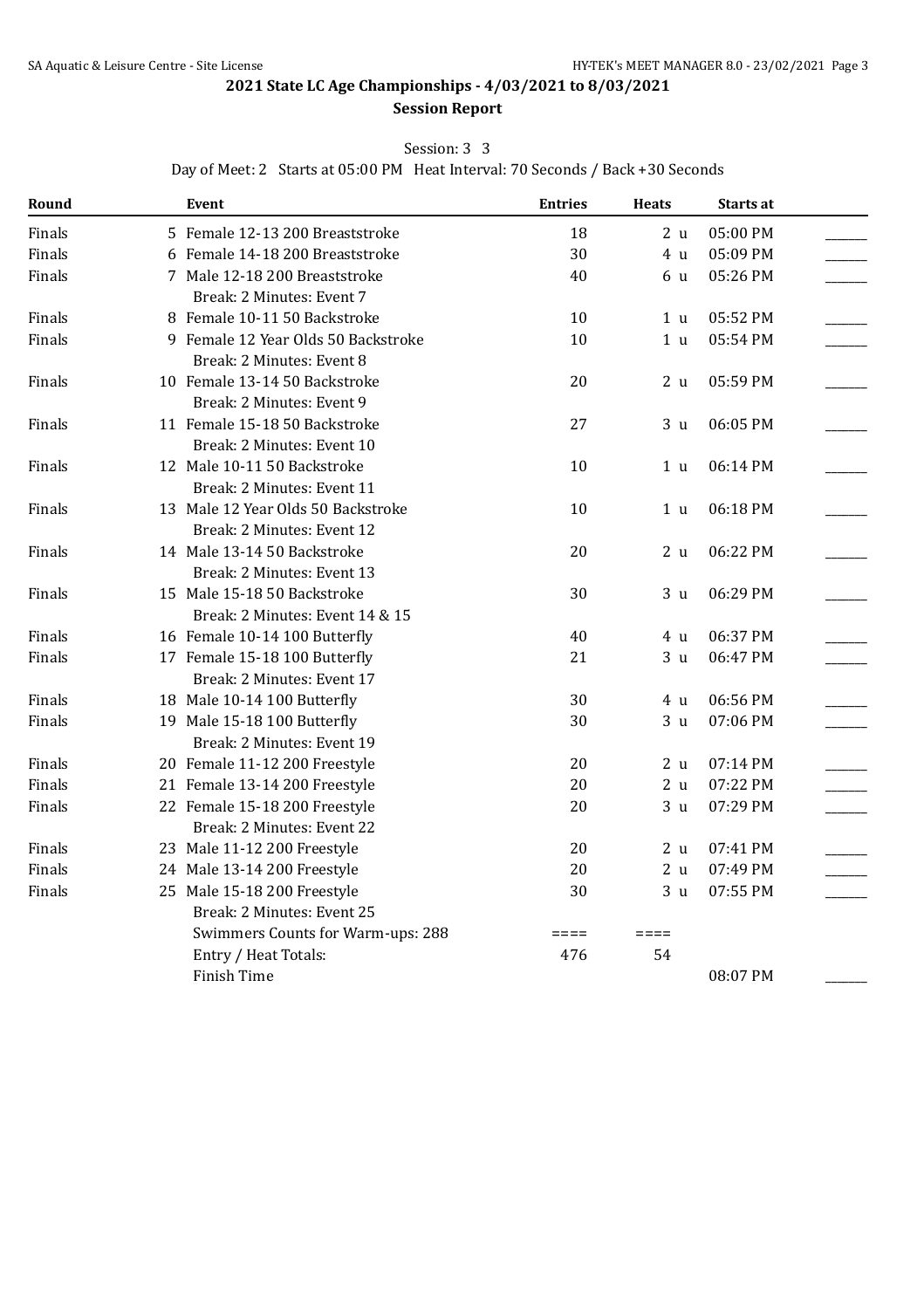#### **Session Report**

#### Session: 4 4

Day of Meet: 3 Starts at 09:00 AM Heat Interval: 50 Seconds / Back +30 Seconds

| Round    |    | Event                                           | <b>Entries</b> | <b>Heats</b> | Starts at |  |
|----------|----|-------------------------------------------------|----------------|--------------|-----------|--|
| Prelims  |    | 26 Female 10-11 50 Butterfly                    | 38             | 4            | 09:00 AM  |  |
| Prelims  |    | 27 Female 12 Year Olds 50 Butterfly             | 27             | 3            | 09:07 AM  |  |
| Prelims  |    | 28 Female 13-14 50 Butterfly                    | 43             | 5            | 09:11 AM  |  |
| Prelims  |    | 29 Female 15-18 50 Butterfly                    | 30             | 3            | 09:18 AM  |  |
| Finals   |    | 130 Mixed 1 & Over 50 Butterfly Multi-Class     | 8              | 1            | 09:22 AM  |  |
| Prelims  |    | 30 Male 10-12 50 Butterfly                      | 39             | 4            | 09:24 AM  |  |
| Prelims  |    | 31 Male 13-14 50 Butterfly                      | 36             | 4            | 09:31 AM  |  |
| Prelims  |    | 32 Male 15-18 50 Butterfly                      | 48             | 5            | 09:36 AM  |  |
| Finals-S |    | 33 Female 12-18 400 Freestyle                   | 26             | 3            | 09:43 AM  |  |
| Finals-S |    | 34 Male 12-18 400 Freestyle                     | 44             | 5            | 10:01 AM  |  |
| Finals   |    | 135 Mixed 1 & Over 400 Freestyle Multi-Class    | 3              | 1            | 10:32 AM  |  |
| Prelims  |    | 35 Female 10-11 100 Breaststroke                | 28             | 3            | 10:40 AM  |  |
| Prelims  |    | 36 Female 12 Year Olds 100 Breaststroke         | 27             | 3            | 10:47 AM  |  |
| Prelims  | 37 | Female 13-14 100 Breaststroke                   | 47             | 5            | 10:55 AM  |  |
| Prelims  |    | 38 Female 15-18 100 Breaststroke                | 26             | 3            | 11:07 AM  |  |
| Prelims  | 39 | Male 10-12 100 Breaststroke                     | 31             | 4            | 11:14 AM  |  |
| Finals   |    | 140 Mixed 1 & Over 100 Breaststroke Multi-Class | 4              | 1            | 11:24 AM  |  |
| Prelims  | 40 | Male 13-14 100 Breaststroke                     | 36             | 4            | 11:27 AM  |  |
| Prelims  |    | 41 Male 15-18 100 Breaststroke                  | 43             | 5            | 11:37 AM  |  |
|          |    | Swimmers Counts for Warm-ups: 400               |                | ⋍⋍⋍⋍         |           |  |
|          |    | Entry / Heat Totals:                            | 584            | 66           |           |  |
|          |    | Finish Time                                     |                |              | 11:48 AM  |  |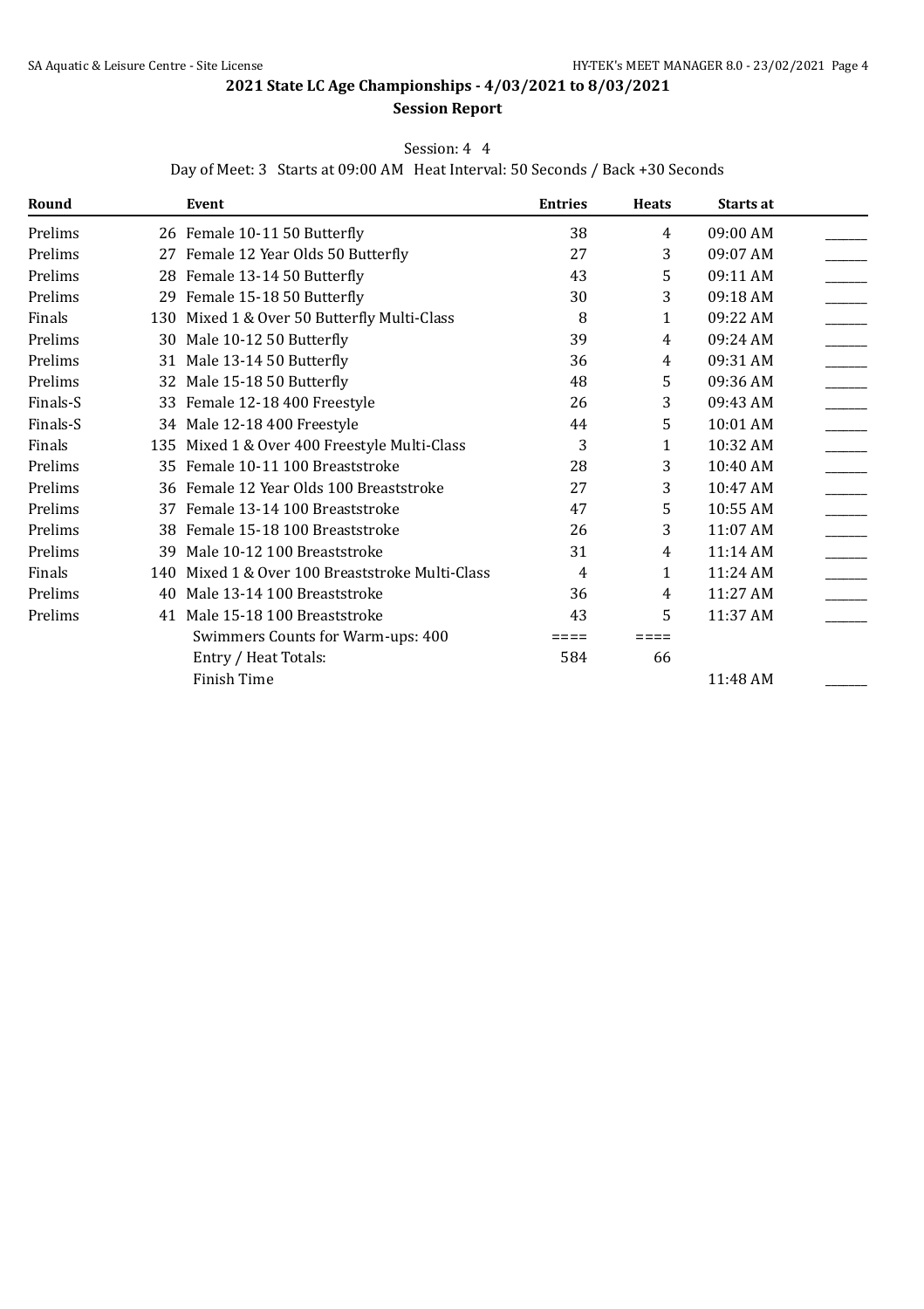# **Session Report**

Session: 5 5

Day of Meet: 3 Starts at 05:00 PM Heat Interval: 70 Seconds / Back +30 Seconds

| Round    | Event                                   | <b>Entries</b> | <b>Heats</b>   | Starts at |  |
|----------|-----------------------------------------|----------------|----------------|-----------|--|
| Finals   | 26 Female 10-11 50 Butterfly            | 10             | 1 <sub>u</sub> | 05:00 PM  |  |
| Finals   | 27 Female 12 Year Olds 50 Butterfly     | 10             | 1 <sub>u</sub> | 05:02 PM  |  |
|          | Break: 2 Minutes: Event 26              |                |                |           |  |
| Finals   | 28 Female 13-14 50 Butterfly            | 20             | 2 <sub>u</sub> | 05:06 PM  |  |
|          | Break: 2 Minutes: Event 27              |                |                |           |  |
| Finals   | 29 Female 15-18 50 Butterfly            | 30             | 3 <sub>u</sub> | 05:11 PM  |  |
|          | Break: 2 Minutes: Event 28              |                |                |           |  |
| Finals   | 30 Male 10-12 50 Butterfly              | 20             | 2 <sub>u</sub> | 05:18 PM  |  |
|          | Break: 2 Minutes: Event 29              |                |                |           |  |
| Finals   | 31 Male 13-14 50 Butterfly              | 20             | 2 <sub>u</sub> | 05:24 PM  |  |
|          | Break: 2 Minutes: Event 30              |                |                |           |  |
| Finals   | 32 Male 15-18 50 Butterfly              | 30             | 3 <sub>u</sub> | 05:29 PM  |  |
|          | Break: 2 Minutes: Event 31 & 32         |                |                |           |  |
| Finals-2 | 33 Female 12-18 400 Freestyle           | 20             | $\overline{2}$ | 05:36 PM  |  |
|          | Break: 2 Minutes: Event 33              |                |                |           |  |
| Finals-3 | 34 Male 12-18 400 Freestyle             | 30             | 3              | 05:50 PM  |  |
|          | Break: 2 Minutes: Event 34              |                |                |           |  |
| Finals   | 35 Female 10-11 100 Breaststroke        | 10             | 1 <sub>u</sub> | 06:09 PM  |  |
| Finals   | 36 Female 12 Year Olds 100 Breaststroke | 10             | 1 <sub>u</sub> | 06:12 PM  |  |
|          | Break: 2 Minutes: Event 36              |                |                |           |  |
| Finals   | 37 Female 13-14 100 Breaststroke        | 20             | 2 <sub>u</sub> | 06:16 PM  |  |
|          | Break: 2 Minutes: Event 37              |                |                |           |  |
| Finals   | 38 Female 15-18 100 Breaststroke        | 26             | 3 <sub>u</sub> | 06:23 PM  |  |
|          | Break: 2 Minutes: Event 38              |                |                |           |  |
| Finals   | 39 Male 10-12 100 Breaststroke          | 20             | 2 <sub>u</sub> | 06:33 PM  |  |
|          | Break: 2 Minutes: Event 39              |                |                |           |  |
| Finals   | 40 Male 13-14 100 Breaststroke          | 20             | 2 <sub>u</sub> | 06:41 PM  |  |
|          | Break: 2 Minutes: Event 40              |                |                |           |  |
| Finals   | 41 Male 15-18 100 Breaststroke          | 30             | 3 <sub>u</sub> | 06:48 PM  |  |
|          | Break: 2 Minutes: Event 41              |                |                |           |  |
|          | Swimmers Counts for Warm-ups: 247       | $====$         | $====$         |           |  |
|          | Entry / Heat Totals:                    | 326            | 33             |           |  |
|          | <b>Finish Time</b>                      |                |                | 06:57 PM  |  |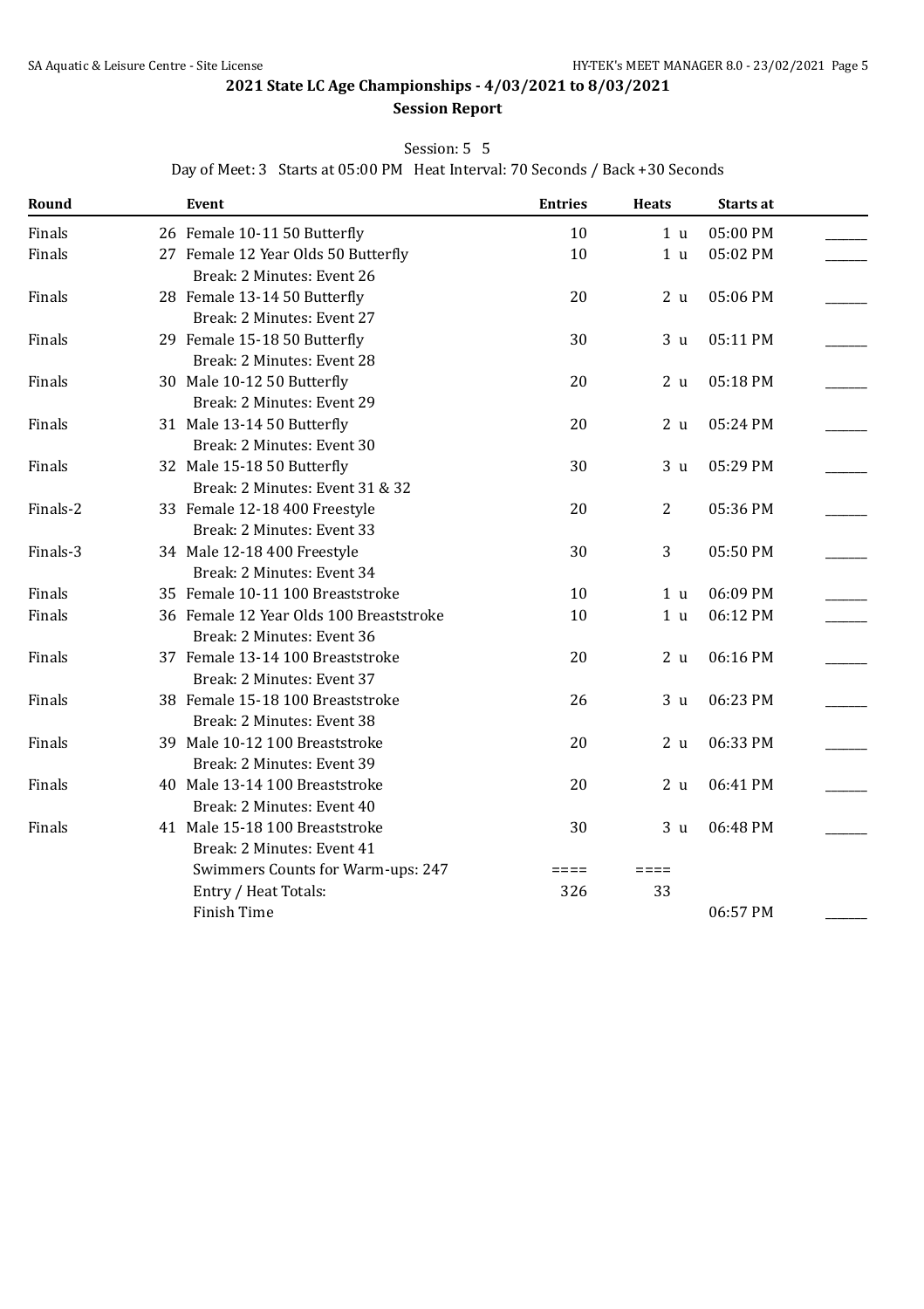### **Session Report**

#### Session: 6 6

Day of Meet: 4 Starts at 09:00 AM Heat Interval: 50 Seconds / Back +30 Seconds

| Round   |    | <b>Event</b>                                   | <b>Entries</b> | <b>Heats</b> | Starts at |  |
|---------|----|------------------------------------------------|----------------|--------------|-----------|--|
| Prelims |    | 42 Male 12-14 200 Backstroke                   | 38             | 4            | 09:00 AM  |  |
| Prelims |    | 43 Male 15-18 200 Backstroke                   | 25             | 3            | 09:17 AM  |  |
| Prelims |    | 44 Female 12-13 200 Backstroke                 | 17             | 2            | 09:29 AM  |  |
| Prelims |    | 45 Female 14-18 200 Backstroke                 | 27             | 3            | 09:38 AM  |  |
| Prelims |    | 46 Male 10-11 100 Freestyle                    | 32             | 4            | 09:50 AM  |  |
| Prelims | 47 | Male 12 Year Olds 100 Freestyle                | 20             | 2            | 09:59 AM  |  |
| Prelims | 48 | Male 13-14 100 Freestyle                       | 46             | 5            | 10:03 AM  |  |
| Prelims | 49 | Male 15 Year Olds 100 Freestyle                | 28             | 3            | 10:13 AM  |  |
| Prelims |    | 50 Male 16-18 100 Freestyle                    | 27             | 3            | 10:18 AM  |  |
| Finals  |    | 150 Mixed 1 & Over 100 Freestyle Multi-Class   | 8              | 1            | 10:24 AM  |  |
| Prelims |    | 51 Female 10-11 100 Freestyle                  | 40             | 4            | 10:27 AM  |  |
| Prelims |    | 52 Female 12 Year Olds 100 Freestyle           | 36             | 4            | 10:36 AM  |  |
| Prelims |    | 53 Female 13-14 100 Freestyle                  | 34             | 4            | 10:44 AM  |  |
| Prelims |    | 54 Female 15-18 100 Freestyle                  | 31             | 4            | 10:52 AM  |  |
| Prelims |    | 55 Male 12-18 200 Butterfly                    | 27             | 3            | 10:59 AM  |  |
| Prelims |    | 57 Female 12-18 200 Butterfly                  | 27             | 3            | 11:09 AM  |  |
| Prelims | 58 | Male 10-12 50 Breaststroke                     | 45             | 5            | 11:21 AM  |  |
| Prelims | 59 | Male 13-14 50 Breaststroke                     | 42             | 5            | 11:29 AM  |  |
| Prelims | 60 | Male 15-18 50 Breaststroke                     | 49             | 5            | 11:36 AM  |  |
| Finals  |    | 160 Mixed 1 & Over 50 Breaststroke Multi-Class | 6              | 1            | 11:44 AM  |  |
| Prelims |    | 61 Female 10-11 50 Breaststroke                | 42             | 5            | 11:46 AM  |  |
| Prelims |    | 62 Female 12 Year Olds 50 Breaststroke         | 31             | 4            | 11:54 AM  |  |
| Prelims | 63 | Female 13 Year Olds 50 Breaststroke            | 31             | 4            | 12:00 PM  |  |
| Prelims |    | 64 Female 14 Year Olds 50 Breaststroke         | 26             | 3            | 12:07 PM  |  |
| Prelims |    | 65 Female 15-18 50 Breaststroke                | 29             | 3            | 12:11 PM  |  |
|         |    | Swimmers Counts for Warm-ups: 462              | $====$         | $====$       |           |  |
|         |    | Entry / Heat Totals:                           | 764            | 87           |           |  |
|         |    | <b>Finish Time</b>                             |                |              | 12:16 PM  |  |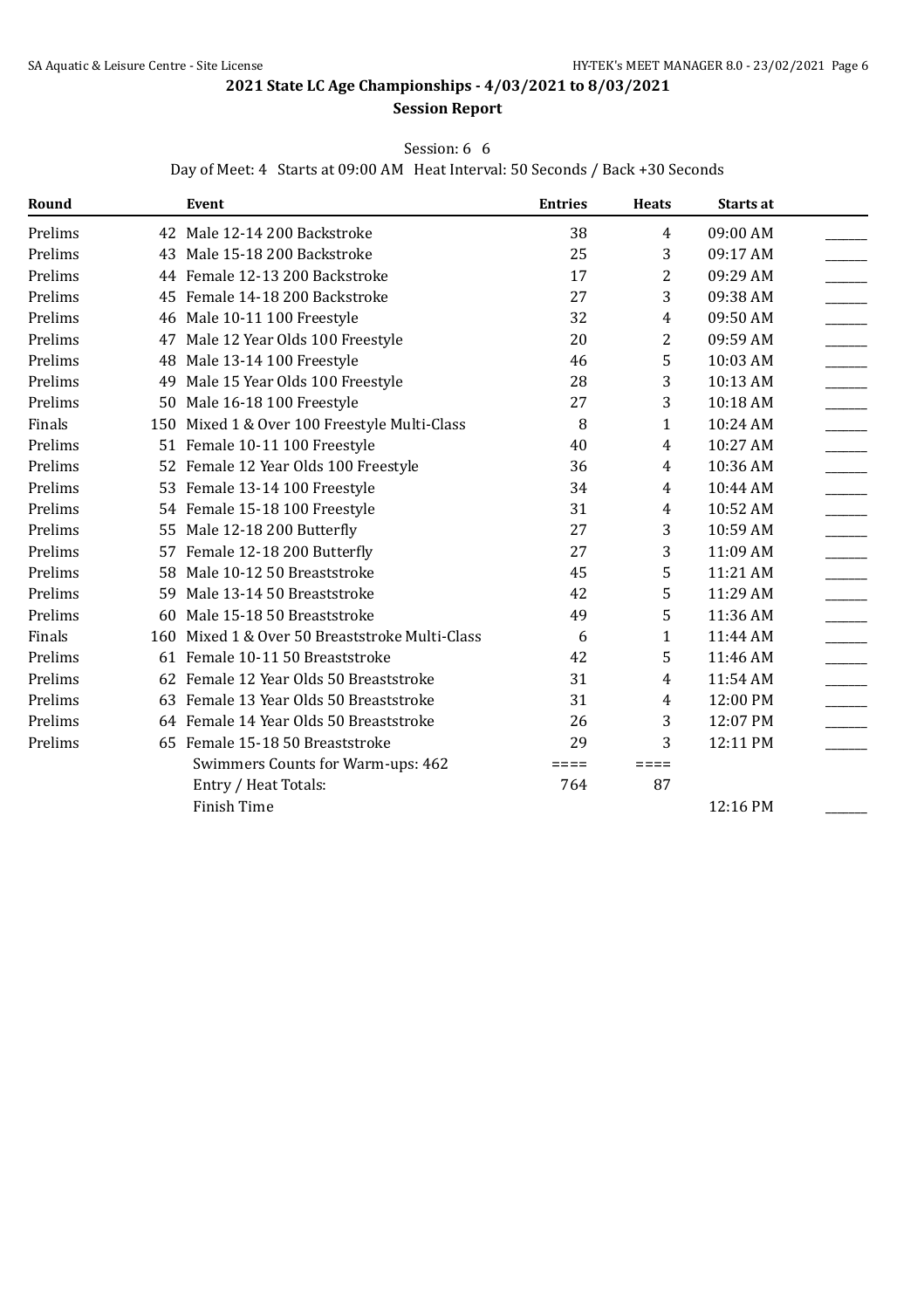## Session: 7 7

Day of Meet: 4 Starts at 05:00 PM Heat Interval: 70 Seconds / Back +30 Seconds

| Round  | Event                                  | <b>Entries</b> | <b>Heats</b>   | Starts at |  |
|--------|----------------------------------------|----------------|----------------|-----------|--|
| Finals | 42 Male 12-14 200 Backstroke           | 30             | 3 <sub>u</sub> | 05:00 PM  |  |
| Finals | 43 Male 15-18 200 Backstroke           | 25             | 3 <sub>u</sub> | 05:14 PM  |  |
|        | Break: 2 Minutes: Event 43             |                |                |           |  |
| Finals | 44 Female 12-13 200 Backstroke         | 17             | 2 <sub>u</sub> | 05:28 PM  |  |
| Finals | 45 Female 14-18 200 Backstroke         | 27             | 4 u            | 05:37 PM  |  |
|        | Break: 2 Minutes: Event 45             |                |                |           |  |
| Finals | 46 Male 10-11 100 Freestyle            | 10             | 1 u            | 05:56 PM  |  |
| Finals | 47 Male 12 Year Olds 100 Freestyle     | 10             | 1 <sub>u</sub> | 05:59 PM  |  |
| Finals | 48 Male 13-14 100 Freestyle            | 20             | 2 <sub>u</sub> | 06:01 PM  |  |
|        | Break: 2 Minutes: Event 48             |                |                |           |  |
| Finals | 49 Male 15 Year Olds 100 Freestyle     | 10             | 1 <sub>u</sub> | 06:07 PM  |  |
| Finals | 50 Male 16-18 100 Freestyle            | 20             | 2 <sub>u</sub> | 06:09 PM  |  |
|        | Break: 2 Minutes: Event 50             |                |                |           |  |
| Finals | 51 Female 10-11 100 Freestyle          | 10             | 1 <sub>u</sub> | 06:16 PM  |  |
| Finals | 52 Female 12 Year Olds 100 Freestyle   | 10             | 1 <sub>u</sub> | 06:18 PM  |  |
| Finals | 53 Female 13-14 100 Freestyle          | 20             | 2 <sub>u</sub> | 06:20 PM  |  |
|        | Break: 2 Minutes: Event 53             |                |                |           |  |
| Finals | 54 Female 15-18 100 Freestyle          | 30             | 3 <sub>u</sub> | 06:27 PM  |  |
|        | Break: 2 Minutes: Event 54             |                |                |           |  |
| Finals | 55 Male 12-18 200 Butterfly            | 27             | 6 u            | 06:35 PM  |  |
|        | Break: 4 Minutes: Event 55             |                |                |           |  |
| Finals | 57 Female 12-18 200 Butterfly          | 27             | 6 u            | 07:01 PM  |  |
|        | Break: 4 Minutes: Event 57             |                |                |           |  |
| Finals | 58 Male 10-12 50 Breaststroke          | 20             | 2 <sub>u</sub> | 07:28 PM  |  |
|        | Break: 2 Minutes: Event 58             |                |                |           |  |
| Finals | 59 Male 13-14 50 Breaststroke          | 20             | 2 <sub>u</sub> | 07:33 PM  |  |
|        | Break: 2 Minutes: Event 59             |                |                |           |  |
| Finals | 60 Male 15-18 50 Breaststroke          | 30             | 3 <sub>u</sub> | 07:39 PM  |  |
|        | Break: 2 Minutes: Event 60             |                |                |           |  |
| Finals | 61 Female 10-11 50 Breaststroke        | 10             | 1 <sub>u</sub> | 07:46 PM  |  |
|        | Break: 2 Minutes: Event 61             |                |                |           |  |
| Finals | 62 Female 12 Year Olds 50 Breaststroke | 10             | 1 <sub>u</sub> | 07:50 PM  |  |
|        | Break: 2 Minutes: Event 62             |                |                |           |  |
| Finals | 63 Female 13 Year Olds 50 Breaststroke | 10             | 1 <sub>u</sub> | 07:54 PM  |  |
|        | Break: 2 Minutes: Event 63             |                |                |           |  |
| Finals | 64 Female 14 Year Olds 50 Breaststroke | 10             | 1 u            | 07:58 PM  |  |
|        | Break: 2 Minutes: Event 64             |                |                |           |  |
| Finals | 65 Female 15-18 50 Breaststroke        | 29             | 3 u            | 08:02 PM  |  |
|        | Break: 2 Minutes: Event 65             |                |                |           |  |
|        | Swimmers Counts for Warm-ups: 297      | ====           | $====$         |           |  |
|        | Entry / Heat Totals:                   | 432            | 52             |           |  |
|        | Finish Time                            |                |                | 08:09 PM  |  |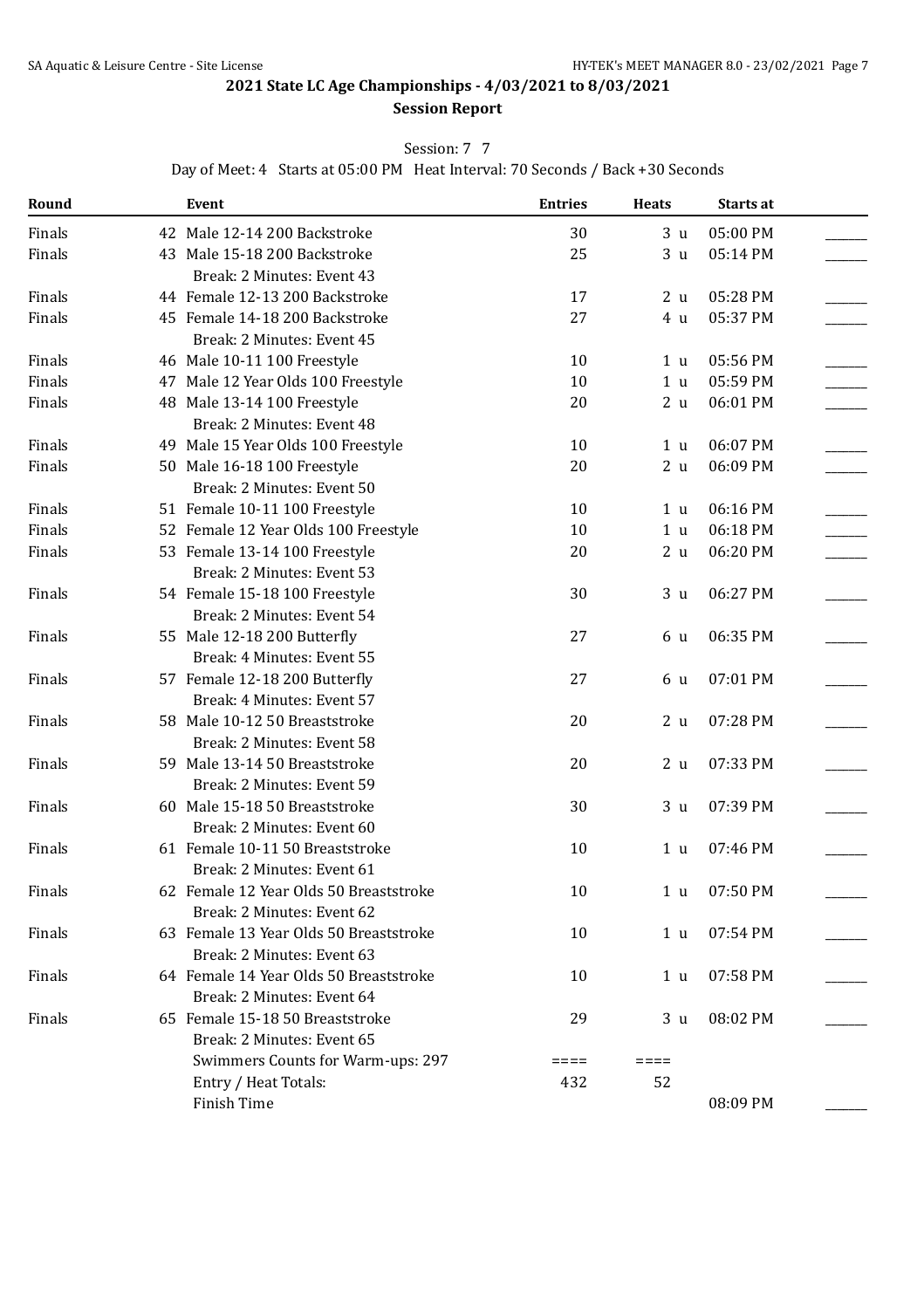### **Session Report**

#### Session: 8 8

Day of Meet: 5 Starts at 09:00 AM Heat Interval: 50 Seconds / Back +30 Seconds

| Round    |     | Event                                         | <b>Entries</b>  | <b>Heats</b>    | Starts at |  |
|----------|-----|-----------------------------------------------|-----------------|-----------------|-----------|--|
| Finals   |     | 166 Mixed 1 & Over 50 Freestyle Multi-Class   | 6               | $\mathbf{1}$    | 09:00 AM  |  |
| Prelims  |     | 66 Male 10-11 50 Freestyle                    | 33              | 4               | 09:02 AM  |  |
| Prelims  |     | 67 Male 12 Year Olds 50 Freestyle             | 29              | 3               | 09:08 AM  |  |
| Prelims  |     | 68 Male 13 Year Olds 50 Freestyle             | 32              | 4               | 09:12 AM  |  |
| Prelims  | 69  | Male 14 Year Olds 50 Freestyle                | 22              | 3               | 09:18 AM  |  |
| Prelims  |     | 70 Male 15 Year Olds 50 Freestyle             | 28              | 3               | 09:22 AM  |  |
| Prelims  |     | 71 Male 16-18 50 Freestyle                    | 29              | 3               | 09:25 AM  |  |
| Prelims  |     | 72 Female 10-11 50 Freestyle                  | 50              | 5               | 09:29 AM  |  |
| Prelims  |     | 73 Female 12 Year Olds 50 Freestyle           | 43              | 5               | 09:37 AM  |  |
| Prelims  |     | 74 Female 13 Year Olds 50 Freestyle           | 27              | 3               | 09:44 AM  |  |
| Prelims  |     | 75 Female 14 Year Olds 50 Freestyle           | 27              | 3               | 09:48 AM  |  |
| Prelims  |     | 76 Female 15-18 50 Freestyle                  | 34              | $\overline{4}$  | 09:52 AM  |  |
| Finals   | 177 | Mixed 1 & Over 200 IM Multi-Class             | 5               | 1               | 09:57 AM  |  |
| Prelims  |     | 77 Male 11-13 200 IM                          | 40              | 4               | 10:02 AM  |  |
| Prelims  | 78  | Male 14-15 200 IM                             | 36              | 4               | 10:18 AM  |  |
| Prelims  | 79  | Male 16-18 200 IM                             | 22              | 3               | 10:32 AM  |  |
| Prelims  | 80  | Female 11-13 200 IM                           | 50              | 5               | 10:42 AM  |  |
| Prelims  |     | 81 Female 14-18 200 IM                        | 44              | 5               | 11:01 AM  |  |
| Prelims  |     | 82 Male 10-12 100 Backstroke                  | 38              | 4               | 11:19 AM  |  |
| Prelims  | 83  | Male 13-14 100 Backstroke                     | 43              | 5               | 11:30 AM  |  |
| Prelims  |     | 84 Male 15-18 100 Backstroke                  | 43              | 5               | 11:43 AM  |  |
| Finals   |     | 184 Mixed 1 & Over 100 Backstroke Multi-Class | 5               | $\mathbf{1}$    | 11:56 AM  |  |
| Prelims  |     | 85 Female 10-12 100 Backstroke                | 53              | 6               | 11:59 AM  |  |
| Prelims  |     | 86 Female 13-14 100 Backstroke                | 35              | 4               | 12:16 PM  |  |
| Prelims  | 87  | Female 15-18 100 Backstroke                   | 22              | 3               | 12:27 PM  |  |
| Finals-S |     | 88 Male 12-18 1500 Freestyle                  | 5               | $\mathbf{1}$    | 12:34 PM  |  |
| Finals-S |     | 89 Female 12-18 800 Freestyle                 | 10              | 1               | 12:54 PM  |  |
|          |     | Swimmers Counts for Warm-ups: 429             | $=$ $=$ $=$ $=$ | $=$ $=$ $=$ $=$ |           |  |
|          |     | Entry / Heat Totals:                          | 811             | 93              |           |  |
|          |     | Finish Time                                   |                 |                 | 01:05 PM  |  |